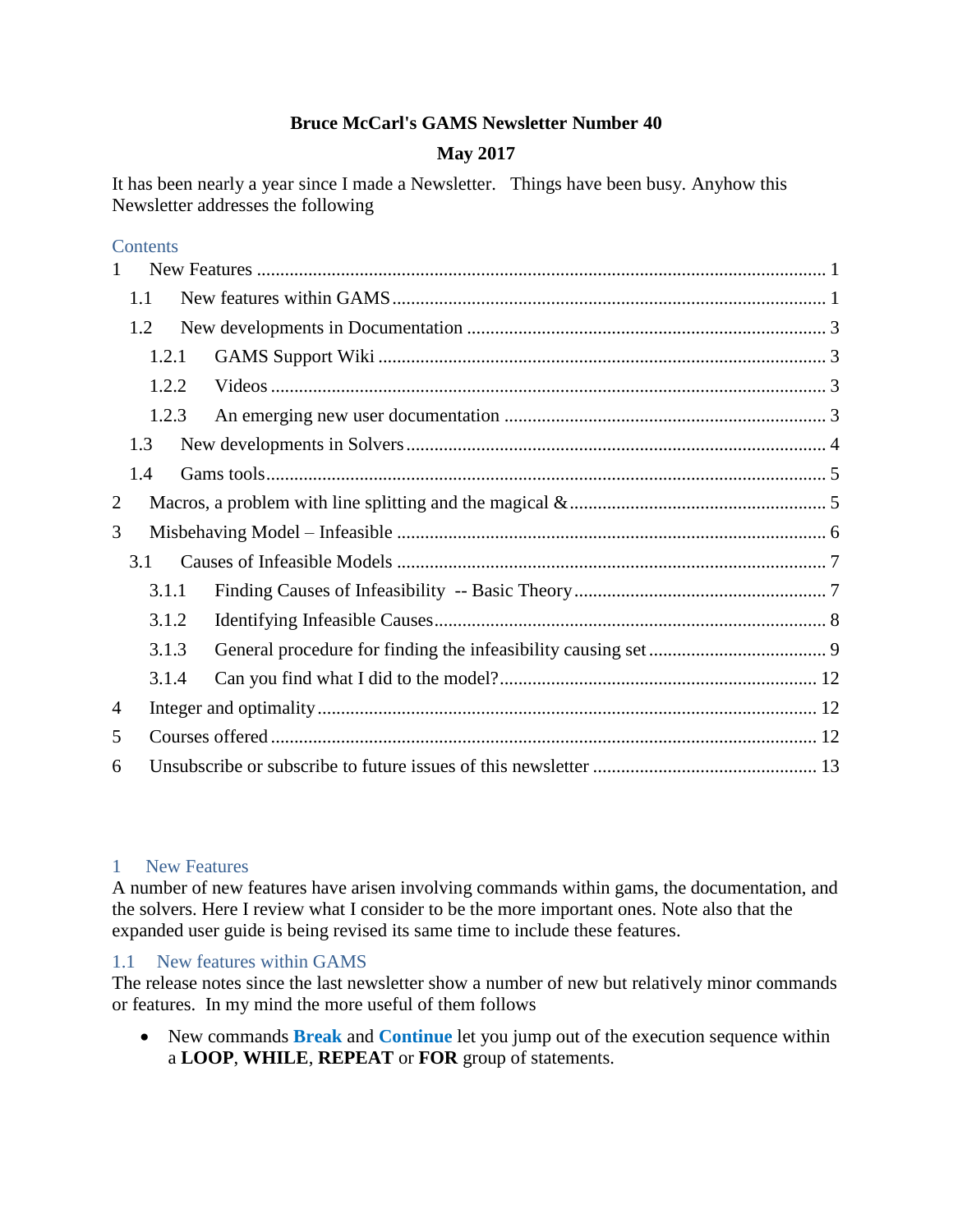- o **Break** causes the repeated execution to be terminated and can have an argument where **break 1** causes the innermost sequence to terminate, **break 2** the next most inner and so forth.
- o **Continue** causes execution to Jump to the end of the inner most control structure skipping all commands between the continue and the end of the loop. An example (breakcontinue.gms) was placed in the Expanded GAMS user guide although the example revealed a bug in Break that will hopefully be repaired in the next release.
- A new command line option **fileStem** allows you to use a different stem name for LST, LXI, LOG and default GDX files. Thus if you run myfile.gms but use the command line parameter filestem=anothername then the LST file etc will be named anothername.lst. This allows users to save these files with a unique name when one is running multiple cases of single GAMS program in the same directory.
- **MCPRHoldfx** has been introduced that if set to one results in a printout of the rows in an MCP problem that are complementary with variables that are held fixed by a .fx command and when the holdfixed command is employed are not included in the model passed to the solver. In turn in this case a number of equations are also dropped to maintain a square system and this command results in a list of them. In turn that list helps advanced users sort out difficulties with matching up complementarities between variables and equations. This can be set using an option statement, a command line parameter, or model attribute. Its default is zero resulting in no print out of the list and when set to one such a list is created.
- A **multi threading** option is available that causes GAMS to use multiple processor threads while also employing efficient in-memory communication with a solver. It is imposed by setting the option or model attribute **[SolveLink](https://www.gams.com/latest/docs/userguides/userguide/_u_g__gams_call.html#GAMSSolveLink)** to 6. Other than that, the multi-threading facility works in the same way as the Grid facility. Additional documentation is available on the GAMS web page [here.](https://www.gams.com/latest/docs/userguides/userguide/_u_g__grid_computing.html)
- The option [ThreadsAsync](https://www.gams.com/latest/docs/userguides/userguide/_u_g__gams_call.html#GAMSThreadsAsync) controls the number of threads to be used when SolveLink=6. Setting this to zero uses all available threads. Setting it to a positive number gives an upper limit on the number of threads to use and setting it negative tells how many threads to reserve. The default is -1 reserving one thread. Again additional documentation is available on the GAMS web page [here.](https://www.gams.com/latest/docs/userguides/userguide/_u_g__grid_computing.html)
- **AsyncSolLst** is an option, or a command line parameter that when set to 1 causes solver output from grid or multi-threaded runs to go to the LST file. The default value is 0.
- The **SolveLink** option and model attribute can now equal 7 which causes in core passage to the solver without use of temporary files with GAMS waiting for the solver to return the solution. This is included mainly for debugging purposes as is solvelink=4.
- The solution report summary now contains a count of the number of variables and equations where the level was projected to one of the bounds since it was within the tolerance specified by [tolProj](https://www.gams.com/latest/docs/userguides/userguide/_u_g__model_solve.html#UG_ModelSolve_ModelAttributesUsedBeforeSolve) provided that number is greater than 0.
- A function **numCores** returns the number of logical cores in the system. It can be used at compile time using the syntax **\$eval** myCores numCores which places the number of cores into the control variable mycores. Inside GAMS one can set a scalar to the number of cores using myscalar=numcores;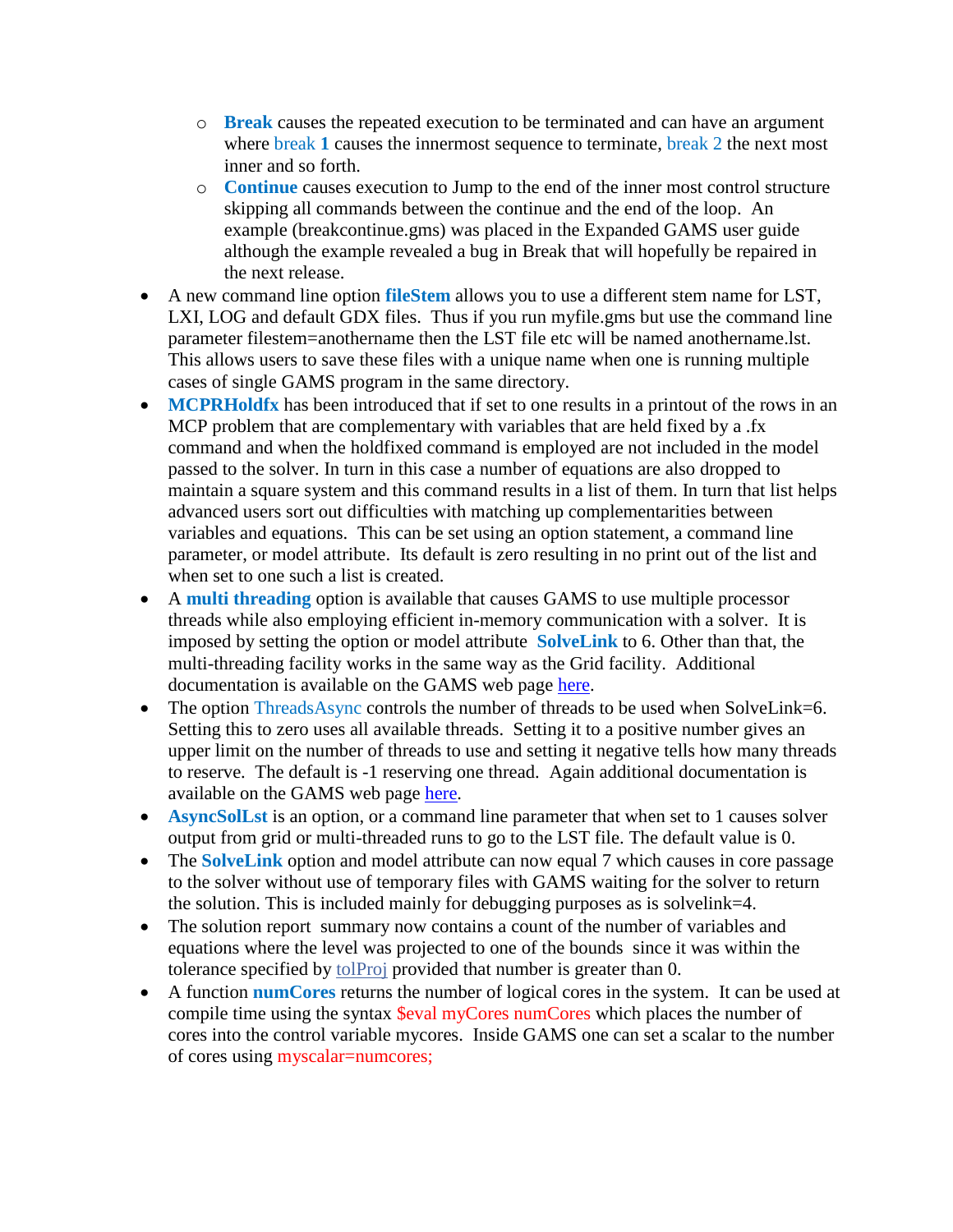A dollar control splitOption splits a parameter sequence in the form "**-a3=0**" or

"**-a2=3.14**" or "**/opt=val**" or "**/opt val**" (you can interchangably use **–** or **/** ) into two parts - the parameter to be changed and its value. This is designed for use in BATINCLUDE statements where one wants to alter parameter when invoking other executables. Details are given [here.](https://www.gams.com/latest/docs/userguides/userguide/_u_g__dollar_control_options.html#DOLLARsplitoption)

<span id="page-2-0"></span>1.2 New developments in Documentation

The documentation distributed with GAMS systems that is designed to work offline now provides search and keyword indexing functionality.

The table of contents for browsing the GAMS model libraries is now available offline in HTML format.

### <span id="page-2-1"></span>1.2.1 GAMS Support Wiki

GAMS has a Wiki that contains answers to common questions that arise during support calls. It is located at [http://support.gams.com/start.](http://support.gams.com/start) This wiki was originally designed for usage by gams staff during support calls but has been made available on the Internet. Its content is not necessarily stable but may answer number of users questions.

#### <span id="page-2-2"></span>1.2.2 Videos

GAMS has a number of videos on various topics that are present on YouTube at <https://www.youtube.com/user/GAMSLessons> .

The titles of the videos are

GAMS and Matlab GDXMRW tools RGDX and WGDX GAMS and Matlab Setup and Introduction to GDXMRW How to Install the Native GAMS Version on Linux GAMS and Excel - Using GDX to Transfer Data Using a Solver Option File An Introduction to Sets in GAMS Install the Windows Version of GAMS on a Mac by Using Wine A Brief Introduction to Modeling in GAMS GAMS License File Installation and Component Review How to Install GAMS on Windows

<span id="page-2-3"></span>1.2.3 An emerging new user documentation

GAMS has been working for the last couple of years on improving its documentation with the main available product to date being the changes on the webpage and the inclusion of a lot more documents on individual features that are accessible through the webpage and through the associated search.

This involves creation of a totally new and comprehensive user guide that is also being structured so it's as terse as possible. This is likely to fully materialize in the next year or so plus I think that parts of it have been emerging in the on and off line documentation that can be attached through the IDE. The GAMS people see this new documentation as a replacement for the Expanded GAMS user manual but I am not so sure.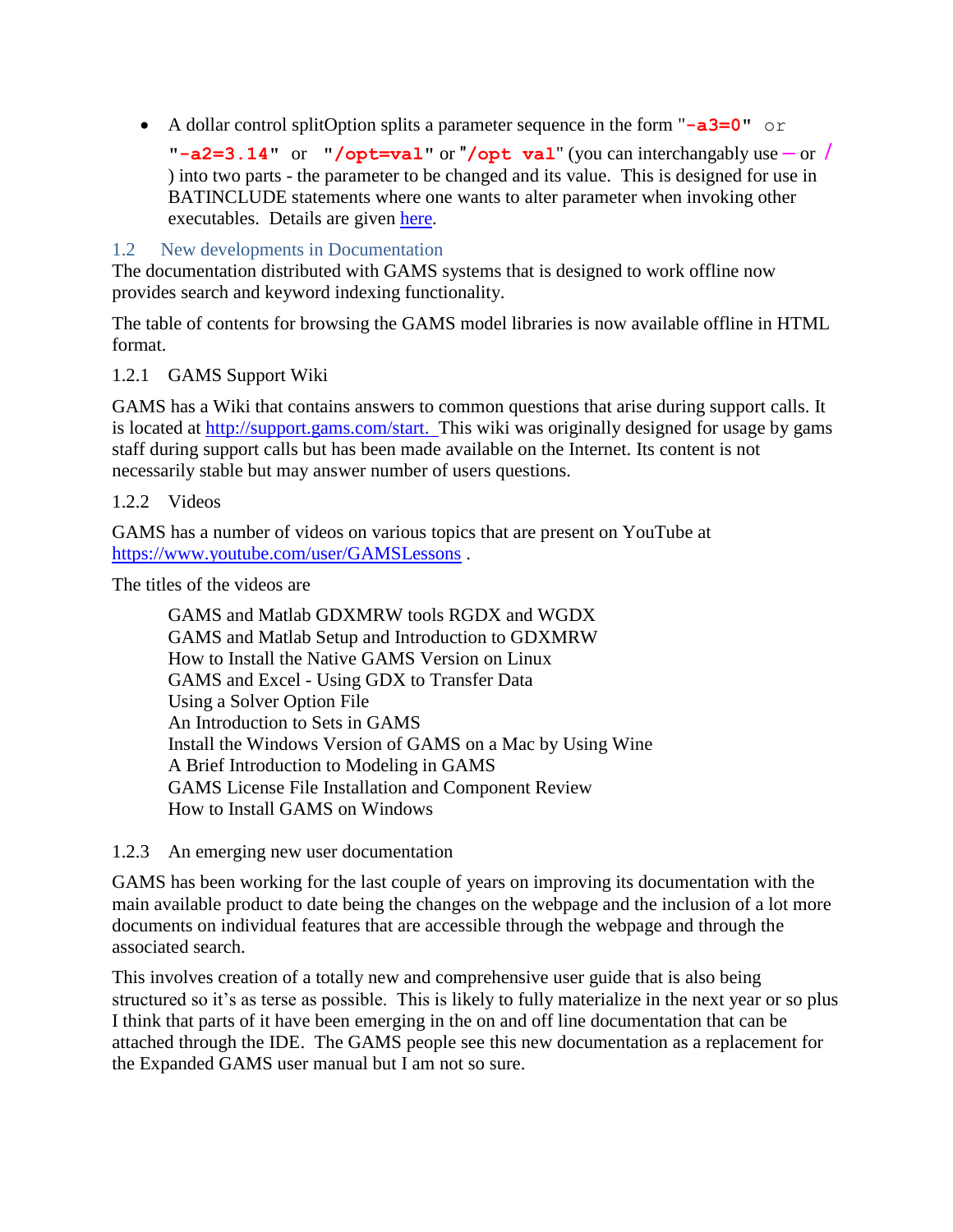I believe the two documents will be complementary with the guides each serving a mixture of different audiences or different needs. I believe the Expanded Guide will be used more for those who want to see a more extensive "expanded" discussion with examples and cross references as they try out new features plus those who are willing to read. On the other hand, those who want to get straight to the point say with recalling the exact syntax for unfamiliar or seldomly used command may find themselves making greater use of the terse one. But I believe with today's document delivery and search capabilities that there is not so much value in terseness or loss in a more extensive presentation. I use the McCarl guide frequently to update me on small little details in syntax.

I also believe the new terse guide will have one another characteristic which is GAMS staff will be updating it. Therefore, it may have coverage things that I don't know about which never make the release notes like the macro and & discussion above. On the other hand, my experience has been that the GAMS staff explanations are frequently so terse that no one knows what they mean except the person who wrote them and us need substantial elaboration. Almost every time I update the expanded user guide I have significant questions about features mentioned in the release notes and end up in a discussion with one or more GAMS staff until I can finally understand as must as possible on: a) what the feature really does, b) exactly how to specify it in GAMS code and c) the circumstances under which it is desirable to use it.

Time will reveal the fate of the Expanded Guides but for now I will keep it up to date. I should also admit that one I've been keeping it up for more than 15 years that I really doubt I'll be doing it in another 10. Thus If there is anyone who would like to help and is also highly adept at GAMS they should contact me.

# <span id="page-3-0"></span>1.3 New developments in Solvers

Many of the solvers have upgraded features incorporated in newer executables. Most of the items mentioned in the release notes just say a new library was incorporated into GAMS. Among the more substantial additions mentioned are

- CPLEXD now contains an implementation of the Benders Decomposition Algorithm. It also has an alternative program called the conflict finder that finds the cause of infeasibilities in models. The conflict finder replaces the IIS procedure. The conflict finder has new capabilities in that it works with discrete variables.
- A newer CONOPT version has been released and is named CONOPT4. According to the CONOPT4 solver manual this does not replace CONOPT3 but rather augments it. Specifically, CONOPT4 is designed to perform better on problems where CONOPT3 does not do so well. The solver guide enumerates a number of cases where it's use may be beneficial. Specifically it is recommended that users try it on models that
	- o Take more than a few minutes to solve with CONOPT3;
	- o Are larger CNS models( those with more than 100,000 variables and constraints);
	- o Cause CONOPT3 two run out of memory.
	- o Are ones where CONOPT3 ends it solution process with a locally infeasible solution
	- o are ones where where CONOPT3 finds a large number of definitional constraints.
- DICOPT has an added Feasibility Pump primal heuristic (for convex MINLPs) that is used to start up and integer solution.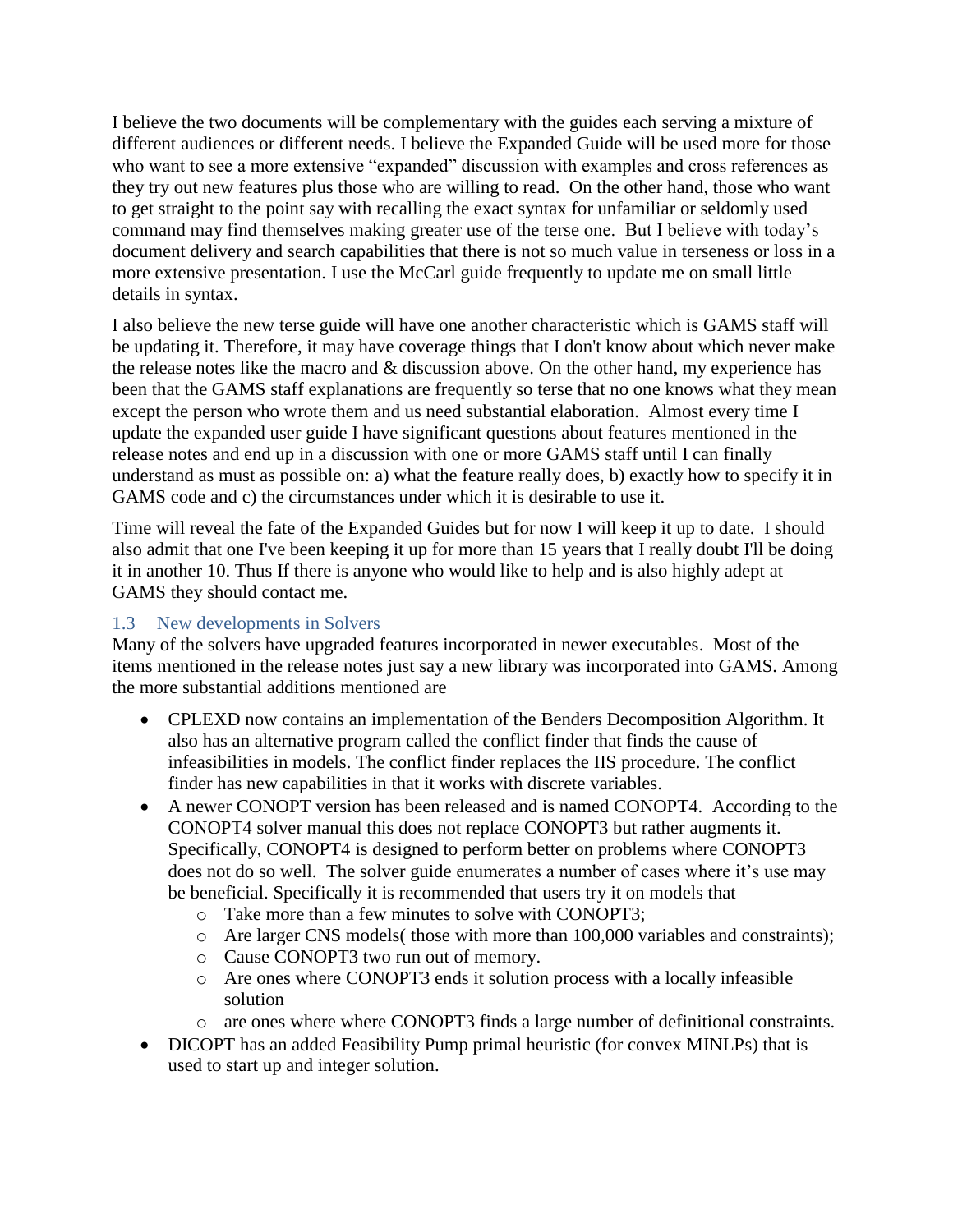- GUROBI has a number of new solver control parameters. It also supports general constraints, indicator constraints and multi objective hierarchical optimization.
- Knitro has new speed and robustness features that arise when using BFGS or L-BFGS with the default interior-point method. It also contains a new algorithm for nonlinear mixed-integer models that is intended for small, potentially non-convex models with expensive function evaluations or integer variables that are not relaxable
- Lindo/LindoGlobal has speed and MIP Solver Improvements plus altered MIP preprocessing, Stochastic Solver Improvements, Improved cut management for Benders Decomposition, Better handling of multistage stochastic models which do not have fullrecourse and Global Solver Improvements regarding bound tightening and linearization.
- LocalSolver has new features for solving near-linear (discrete or continuous) problems
- Mosek has improved presolve performance and a reprogrammed implementation of the pre-solve eliminator along with improved presolve performance on conic quadratic problems.
- SCIP changed the default LP solver to Cplex and has transitioned into a commercial solver that commercial clients can acquire but is free to academics.

# <span id="page-4-0"></span>1.4 Gams tools

GDXDUMP has a new command line option CSVAllFields to dump all fields (level, marginal, lower, upper, and scale) when writing a variable or equation symbol in CSV format.

### <span id="page-4-1"></span>2 Macros, a problem with line splitting and the magical &

I recently had problems with a macro and discovered both an issue and a previously hidden GAMS feature that avoided the issue. Let me illustrate this with a simple example. Suppose I formed a macro for the right hand blue colored part of the statement below

Y= **(+12+3\*x-0.005\*x\*\*2)\$(x gt 0 and x <= 200)**

Where when I formed it the macro was spread over several lines using the continuation symbol "\" as follows

```
$macro evalx(x) \
 (+12+3*x-0.005*x**2) \
\frac{1}{2} \left(x \text{ gt } 0 \text{ and } \right)x \le 200
```
I then ran this and got an error. Examining the LST file I found the expanded macro was

 $y=(+12+3*x-0.005*x**2)$  \$ (x qt 0 **andx**  $\leq$  200);

where I found out that GAMS automatically *stripped all beginning and ending spaces* from the lines. This resulted in the macro expansion running the "and" together with the "x" so it was entered the compiler as "andx" which the GAMS compiler did not recognize and identified as an error.

I then tried several approaches to fix this and had concluded I could never end a macro line with some command which had to have a space after it like and, or, ne, Eq etc. I then asked the GAMS staff if there was a way to avoid the problem. Subsequently I was informed by Alex that this could be fixed by adding an **&** at the end of the line after at least one space as follows

```
\text{Smacro evalx}(x)
```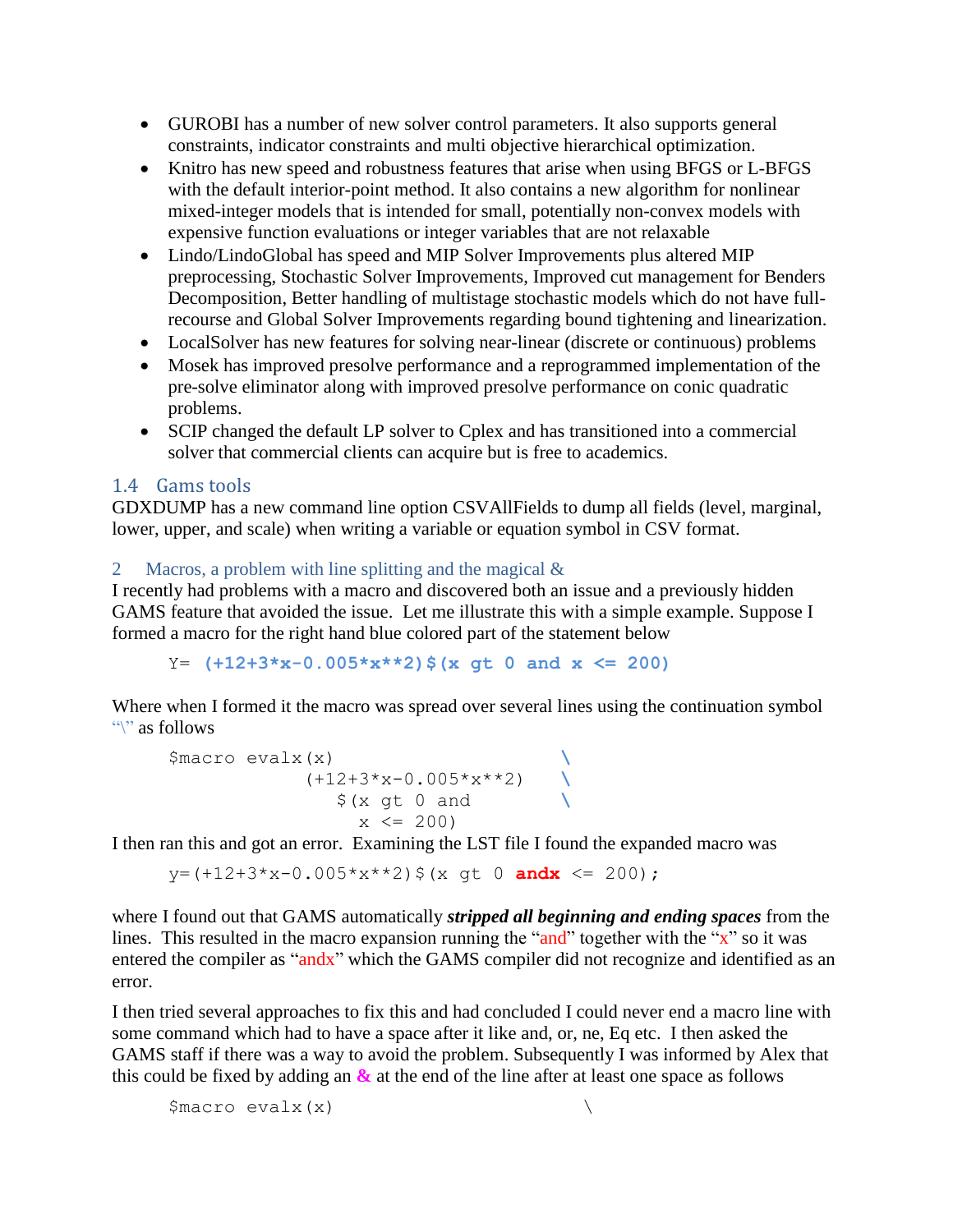$$
(+12+3*x-0.005*x*x+2)
$$
  
\$ (x gt 0 and 0  
x < 200)

where the **&** *causes the space to be retained at the lines end.*

Also in the process I found out that using  $&&$  caused GAMS during the macro expansion to remove any quotes that were present when in argument was placed in quotes in the statement referencing the macro. Thus if one had the macro above (renamed to evalx1) and called it with

 $Y=evalx1("x")$ ;

That without any fancy provisions this would cause an error because gams would choke on the quotes. However one can avoid that error by modify the macro as follows

\$macro evalx $1(x)$ 

 $(+12+3* \&&x-0.005*&&x**2)$  $$({\&&x \text{ qt } 0 \text{ and } {\&x \text{ x}} \leq 200)}$ 

note in this case one has to put in & & just before every reference to any argument that users could've placed in quotes.

I also discovered in forming this example that one could not end a line with an  $\&$  and then have next line start with  $&\&\&$  as I would need to do to preserve the spacing after the "and" command as illustrated in the first example. Thus, I reformed the macro as above where a following space was not critical.

### <span id="page-5-0"></span>3 Misbehaving Model – Infeasible

I was talking to the GAMS staff and they informed me as to what their most common support calls involve. One of them involves fixing bad results. In this and the next couple of newsletters I will cover how to diagnose problems within models that don't work right. Also in the next section I will cover an integer programming issue that commonly comes up

Years ago I started writing a book length item called - So Your GAMS Model Didn't Work Right: A Guide to Model Repair but life got busy and I never finished it. (If someone wanted to help finish it please contact me). Here I will adapt material in it on infeasible models for presentation here. So here we go

Infeasibility is always a possible outcome when solving models. Simplex based linear programming solvers handle infeasibility through a two or three step solution approach. First, there may be some presolution calculations which may determine a model cannot be made feasible (as done for example by the CPLEX and CONOPT PRESOLVEs). Second, there is usually a Phase I operation wherein the sum of a set of implicitly added artificial variables is minimized. During this phase, the problem is artificially rendered feasible. Third, if the artificial variable values are all driven to zero, then the problem is declared feasible and the solver turns to the real objective function and proceeds toward optimally.

However, the problem may be declared infeasible by the presolve or the Phase I. In such cases, the information content of the output differs between solvers and may not be very helpful.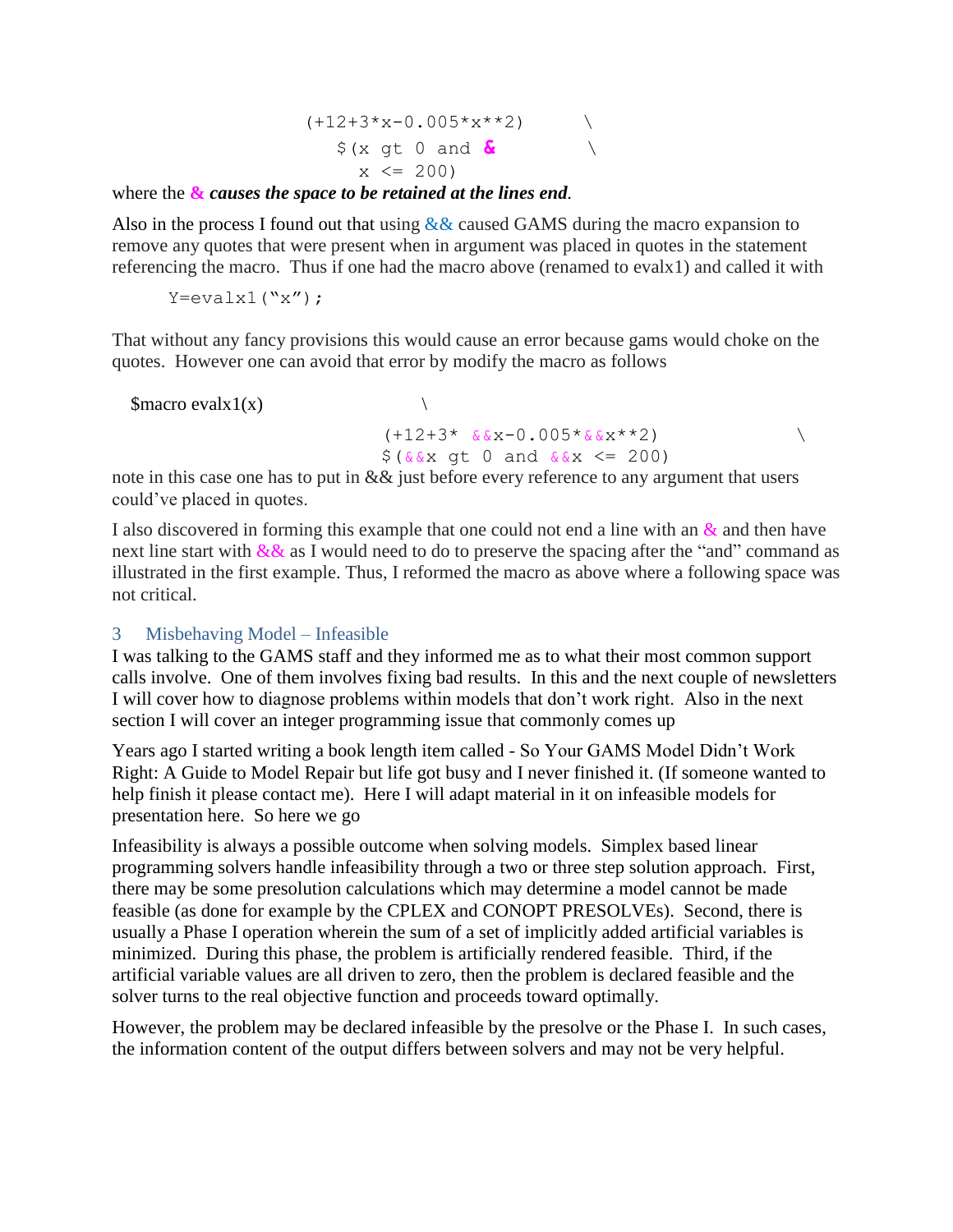# <span id="page-6-0"></span>3.1 Causes of Infeasible Models

Causes of infeasibility are not always easily identified. Solvers may report a particular equation as infeasible in cases where an entirely different equation is the cause. Consider the following example,

Max  $50 x1 + 50 x2$  $x1 + x2 < 50$  $50 x1 + x2 \leq 65$  $x1 \qquad > \qquad 20$  $x1, \, x2 > 0$ 

In this example, the interaction between the constraint  $x1 \ge 20$ , the constraint immediately above it, and the nonnegativity condition on x2 render the model infeasible while the first constraint has nothing to do with the infeasibility. There may be several potential explanations as to why the infeasibility is present. The 65 on the right hand side of the second constraint may be a data entry error, perhaps a number in excess of 1000 was intended. Similarly, the 50 coefficient multiplying x1 in the second constraint may be an error with a number more like 0.50 or a negative entry intended. Third, the limit requiring  $x1 \ge 20$  may be misspecified with the RHS really intended to be 0.20. Fourth, perhaps the  $X_2$  variable should have been allowed to be negative. Fifth, there could be multiple errors involving several of the above cases. Runs with CPLEX, BDMLP and MINOS5 resulted in the marking of either the  $x1 \ge 20$  or the second constraint as the infeasible item. This may or may not be a proper identification of the problem causing mistake.

This illustrates a general point that infeasibilities occur because of the interaction of multiple balance on variables and the restrictions imposed by equations. In more complex models a larger set of constraints and bounds could be involved and there may be thousands of other variable bounds and constraints that have nothing to do with the infeasibility. Thus, we need procedures to identify the infeasibility causing set of variable and equation restrictions. In turn then we can look for the root cause of the infeasibility in that narrowed down set.

### <span id="page-6-1"></span>3.1.1 Finding Causes of Infeasibility -- Basic Theory

There are two approaches I recommend for finding the set of infeasibility causing equations. The first approach relies on "artificial" variables and the second involves use of infeasibility finders that appear in a few solvers (i.e. the CPLEX conflict refiner, the IIS as in BARON, GUROBI and XPRESS; and the feasibility relaxation in CPLEX and GUROBI). I will only cover artificial variables here as their usage works with all solvers.

Artificial variables are covered in virtually every introductory linear programming course or book. An artificial is an added variable that did not appear in the original model which is structured to make sure that the where it is inserted can all always be satisfied. Additionally, the model objective function is modified to provide a strong incentive to drive the artificial variables to zero. There are two ways such incentives are entered: through the "Big M" penalty method or through the "Phase I/ Phase II" optimization approach. Here we only cover the Big M method. In that case we augment the above model with an artificial variable as follows

|             | Max $50 \text{ x1 } +50 \text{ x2} -1000000 \text{ A}$ |         |    |
|-------------|--------------------------------------------------------|---------|----|
|             | $x^2 + x^2$                                            | $\prec$ | 50 |
| $50x1 + x2$ |                                                        |         | 65 |
| x 1         |                                                        |         | 20 |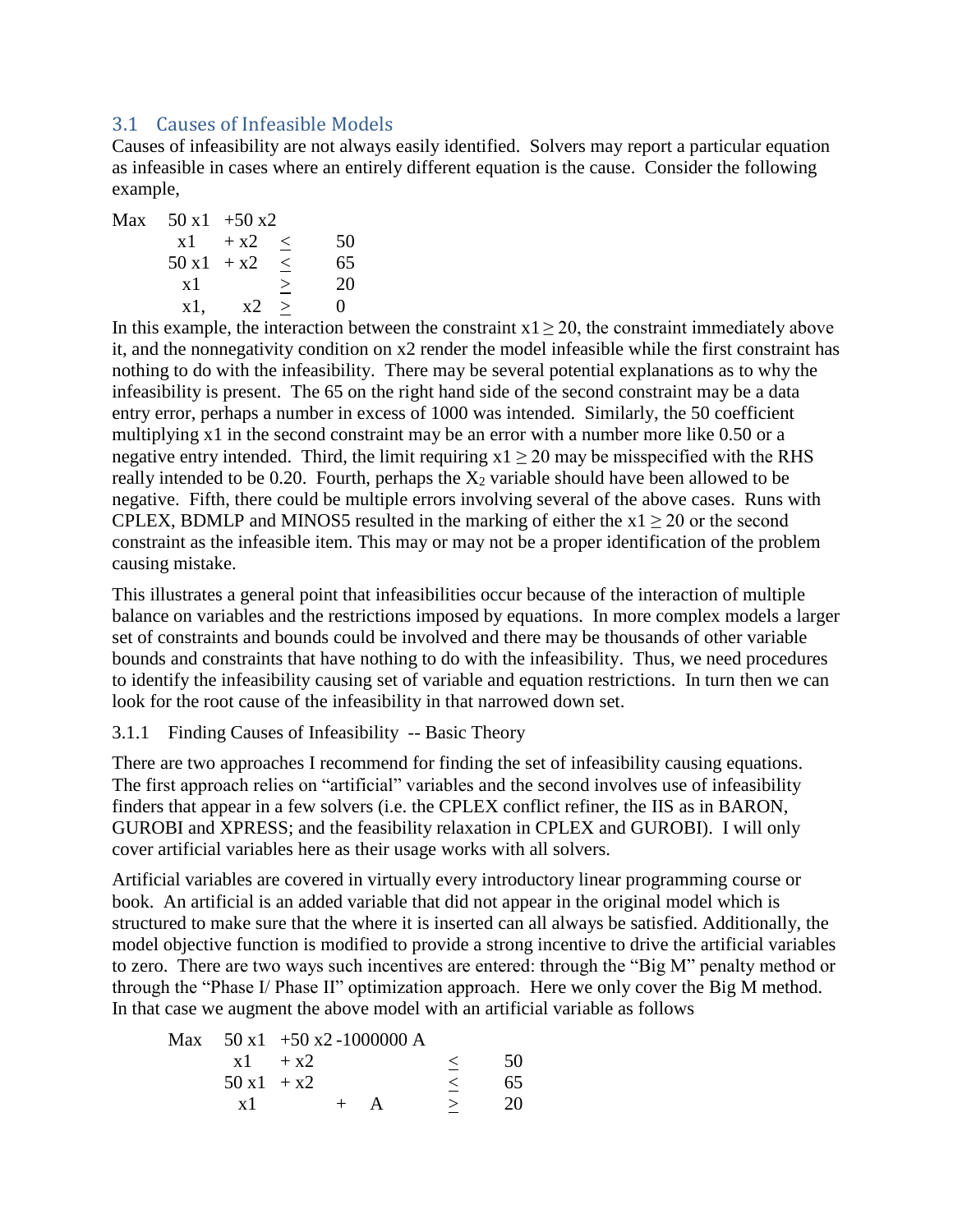$x1, x2, A > 0$ 

with A being the artificial variable and the -1000000 being the objective function penalty. Here we only add one such variable but more generally artificials would be entered for each model equation which is not be satisfied when all decision variables equal zero (i.e., when  $x1 = 0$  the x1  $\geq$  20 constraint is not satisfied). In general, the added artificials would have a large, undesirable objective function coefficient (the so called "Big M value") and an entry in an associated potentially infeasible equation.

<span id="page-7-0"></span>3.1.2 Identifying Infeasible Causes

Now let us go introduce the procedure for identifying the set of infeasibility causing constraints and variable bounds. This is done by solving the problem with artificials added and then using the solution information to identify the infeasibility causing equation and variable bound set. Now we illustrate the procedure using the example.

A GAMS formulation of the above problem after including the artificial is

```
variable objmax;
positive variables x1, x2, A
equations obj, r1, r2, r3;
obj.. objmax = e= 50 \times x1 + 50 \times x2 - 10000000 \times A ;
r1.. x1 + x2 = L = 50;r2... 50*x1 + x2 =L= 65;
r3.. x1 + A = G = 20;
model infe /all/;
solve infe using lp maximizing objmax;
```
Note here it is possible that a solver with a presolve can eliminate some equations and in turn possibly not report the proper shadow prices. (when using a solver with a presolve one might suppress it, for example using the CPLEX option preind 0 or the XPRESS option presolve 0).

The resultant relevant part of the Big M solution is

| ****<br>****<br>**** | SOLVER STATUS<br>MODEL STATUS<br>OBJECTIVE VALUE |                 | 1 Optimal | 1 Normal Completion<br>$-18699935.0000$ |              |                  |
|----------------------|--------------------------------------------------|-----------------|-----------|-----------------------------------------|--------------|------------------|
|                      |                                                  |                 | LOWER     | LEVEL                                   | <b>UPPER</b> | MARGINAL         |
|                      | EQU obj                                          |                 |           |                                         |              | 1,000            |
| $-- - -$             | EOU r1                                           |                 | $-$ INF   | 1.300                                   | 50.000       |                  |
| $--- - -$            | EQU r2                                           |                 | $-$ INF   | 65.000                                  |              | 65.000 20001.000 |
|                      | EOU r3                                           |                 | 20.000    | 20.000                                  | $+$ INF      | $-1.000E + 6$    |
|                      |                                                  |                 | LOWER     | LEVEL                                   | <b>UPPER</b> | MARGINAL         |
|                      |                                                  | ---- VAR objmax | $-$ INF   | $-1.870E+7$                             | $+$ INF      |                  |
|                      | ---- VAR x1                                      |                 | $\bullet$ | 1,300                                   | $+$ INF      |                  |
|                      | VAR x2                                           |                 |           |                                         | $+$ INF      | $-1.995E+4$      |
|                      | VAR A                                            |                 |           | 18.700                                  | $+$ INF      |                  |

Where note the marginals on r2, r3 and x2 are large.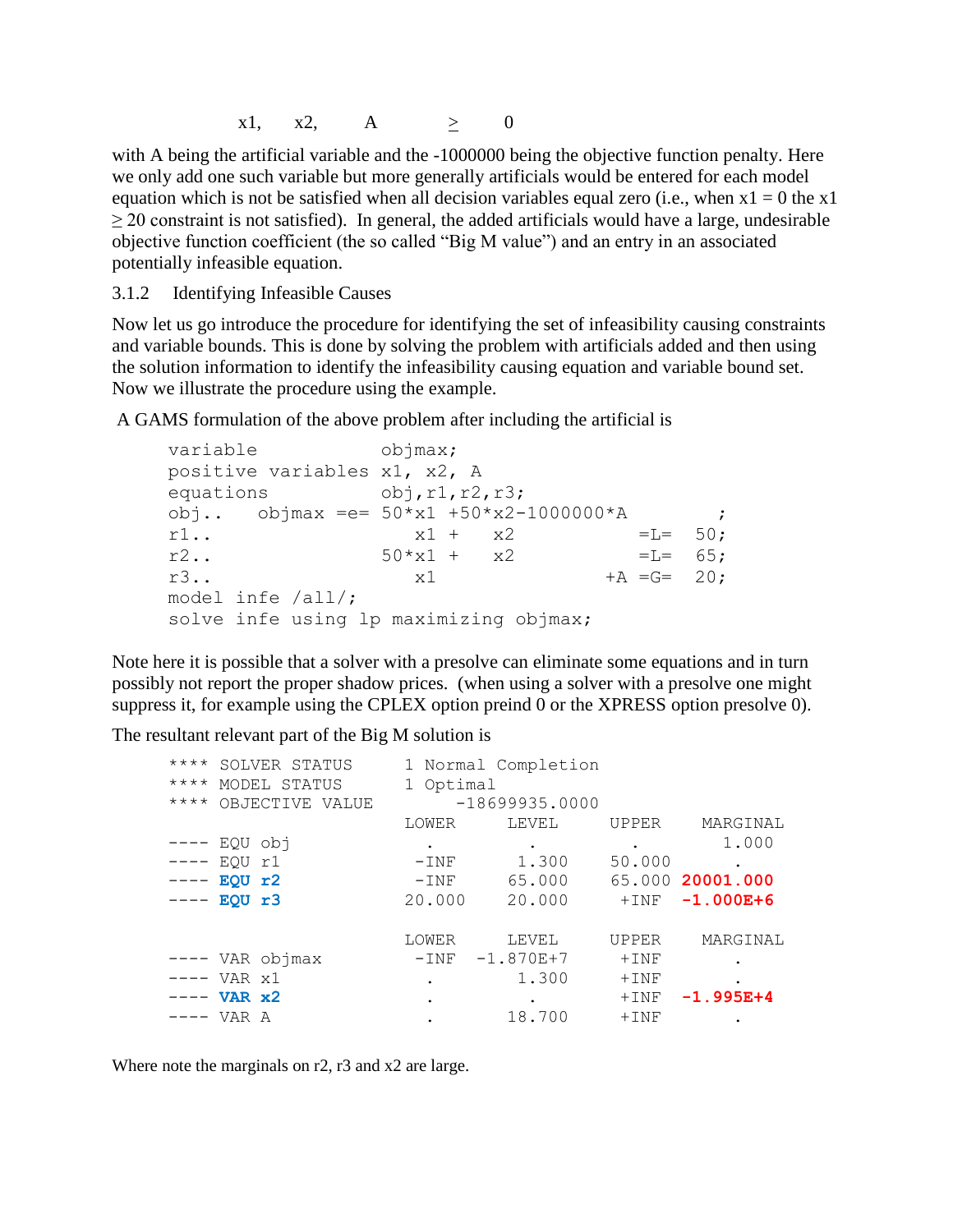The question then is: So what? When a linear program is solved, the optimum solution contains items which are influenced by the objective function parameters for the non-zero variables. In particular the GAMS marginals or more classically, the shadow prices, reduced costs and objective function value

So in this case with the artificial is in the basis, then relaxation of some of the right hand sides will cause that artificial to become smaller and they will have artificially large shadow prices. Similarly the reduced costs on some variables will be influenced by the presence of the artificial indicating that the artificial would get smaller if that variable could go below its lower bound (going negative in this case) or above its upper. Note this is the case for the marginals on r2, r3 and x2 which jointly indicates equations r1, and r2 plus  $x2\geq0$  is the infeasibility causing set.

<span id="page-8-0"></span>3.1.3 General procedure for finding the infeasibility causing set

The following gives the steps for finding infeasibility causes using the Big M, artificial variable approach.

- Step 1 Identify the relevant equations and/or variable bounds for which artificials are needed to be added (details about this in next section)
- Step 2 Add artificial variables to those equations and bounds. These artificials each have a Big M penalty in the objective function and an entry in a single constraint.
- Step 3 Solve the model

Step 4 Examine the model solution. Where the marginals (the reduced costs for the variables and the shadow prices for the equations) are distorted by the presence of the artificials, identify those as the variables and equations to be examined for the cause of infeasibility (note once identified then the modeler needs to examine those in the context of the problem hopefully finding the issue).

Step 5 Fix the model and repeat the process if needed

There are several questions inherent in the above procedure. In particular: Where should artificial variables be added? How should the artificial variables be structured? and How does one find a "distorted" marginal? Each is discussed below.

# *3.1.3.1 Where Should one add Artificial Variables?*

The places where artificial variables should be added can be determined in several ways. One could look at the model solution and enter artificials in the equations and/or variable bounds marked by the solver as infeasible. However, while this sometimes points to proper places, it does not always do such. The approach advocated here is to add artificials in all possible infeasible locations although a different approach is in order for newly modified models as discussed below.

Programming models will only be infeasible when setting all the decision variables equal to zero is not feasible. This occurs when: a) the interval between variable upper and lower bounds does not include zero; or b) equations appear which are not satisfied when all variables are set to zero. The equation cases which are not satisfied when the variables are set equal to zero are:

- 1) Less than or equal to constraints with a negative right side i.e.  $x \le -1$
- 2) Greater than or equal to constraints with a positive right side. i.e.  $x \ge 1$
- 3) Equality constraints with a nonzero right side i.e.  $x = 1$  or  $x = -1$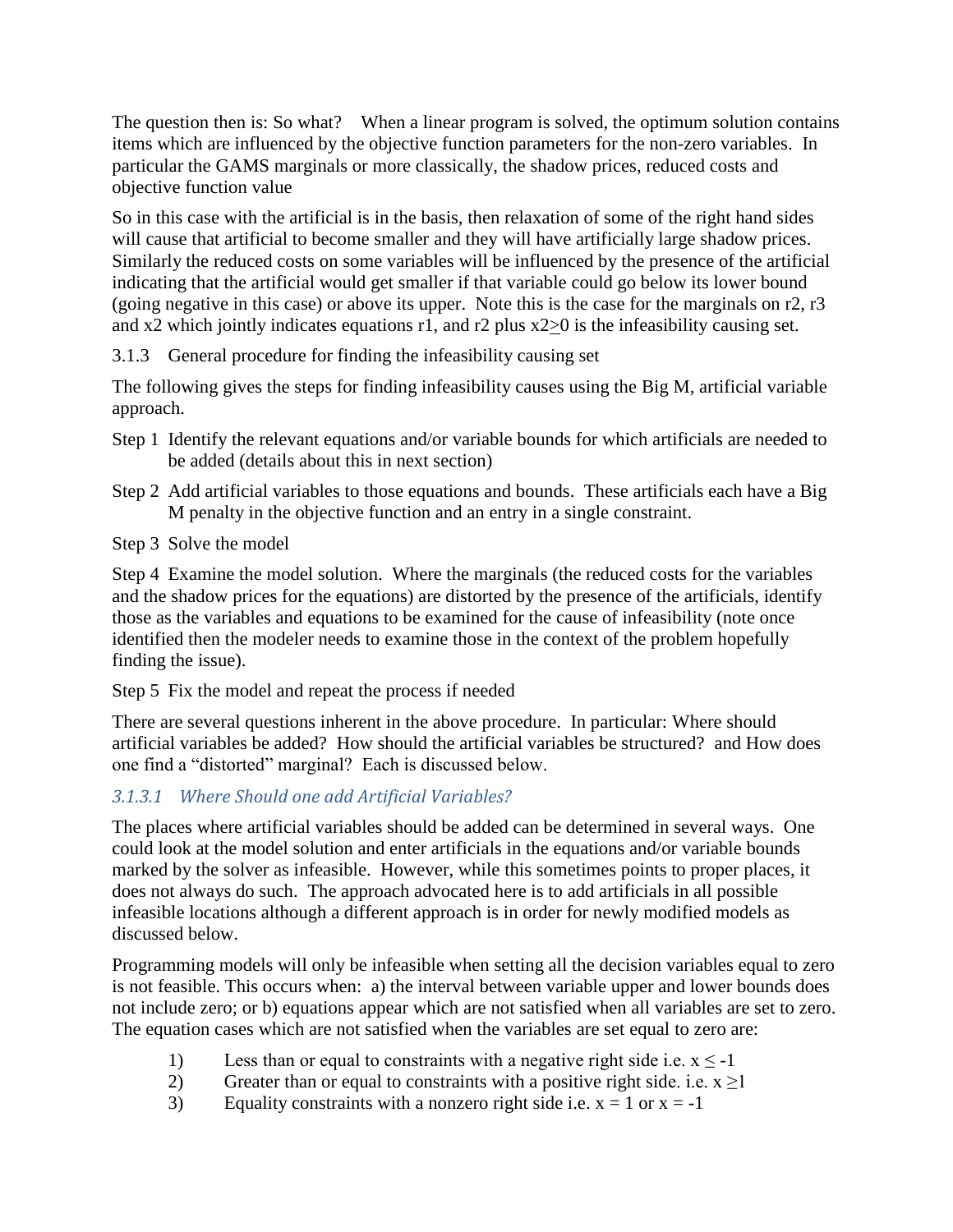Additionally, when the interval between a variable's lower and upper bounds does not include zero then those bounds need to be converted to constraints with artificials. This will occur when:

- 1) The lower bound is positive, or
- 2) The upper bound is negative

The ADVISORY and NONOPT -- IDENTIFY procedures in GAMSCHK have been written to create a list of all occurrences of these five cases.

# *3.1.3.2 Adding artificials in newly modified models*

When a model that was feasible before has been newly modified and goes infeasible this raises a different artificial adding procedure. Namely, one can just add the artificials into the newly added constraints and/or bounds. Therein one may need to add artificials to newly added constraints or bounds that in fact are satisfied when all the variables are set to zero. This arises because the new constraints are possible members of the infeasibility causing set through their interaction with other constraints that previously could be satisfied. Here artificials would be added to the new  $=L$ = constraints with positive right hand sides or new  $=G$ = constraints with a negative right hand side. The exact structure these artificials follows the rules given in the next section.

# *3.1.3.3 Entering Artificial Variables in GAMS*

Once one has found where to add the artificial variables one still has to address: How they should be added? and What should they look like? I recommend using the following general rules address this question.

- In general a new GAMS variable that is specified to be positive should be defined for each identified potential infeasibility causing equation. This variable should have the same dimension as does the equation. Thus, if artificials are added to RESOUREQ(PLANT,RESOURCE), then the artificial should look like ARTRESOURQ(PLANT,RESOURCE).
- Artificials should be entered on the left-hand side of the equation with a coefficient of  $+1$ in  $=L$  = equations and -1 in  $=G$  = equations. When the equation is an  $=E$  = the artificial should be  $a + 1$  if the equation right hand side is positive and  $-1$  if it is negative.

Note, one cannot add an artificial into variable bounds which are defined using LO, .UP or .FX syntax. One needs to convert these to  $=G=$ , to  $=L=$  and  $=E=$  equations and then add the artificials following the above rules on signs.

One will also need to enter a large objective function penalty for the artificials. The coefficient will be negative when the objective function is maximized and when it is minimized. The magnitude of this penalty is entirely problem dependent and can cause numerical problems in the solver. All that can be said in general is that the penalty should dwarf the other objective function coefficients and should be large enough so that the artificial is driven to zero in any feasible model.

Alternatively, if numerical problems are plaguing the solution with the artificials entered, one can modify the objective function to one which minimizes some of the artificials. In the above example the simplest way to do this is to multiply the original objective function by zero and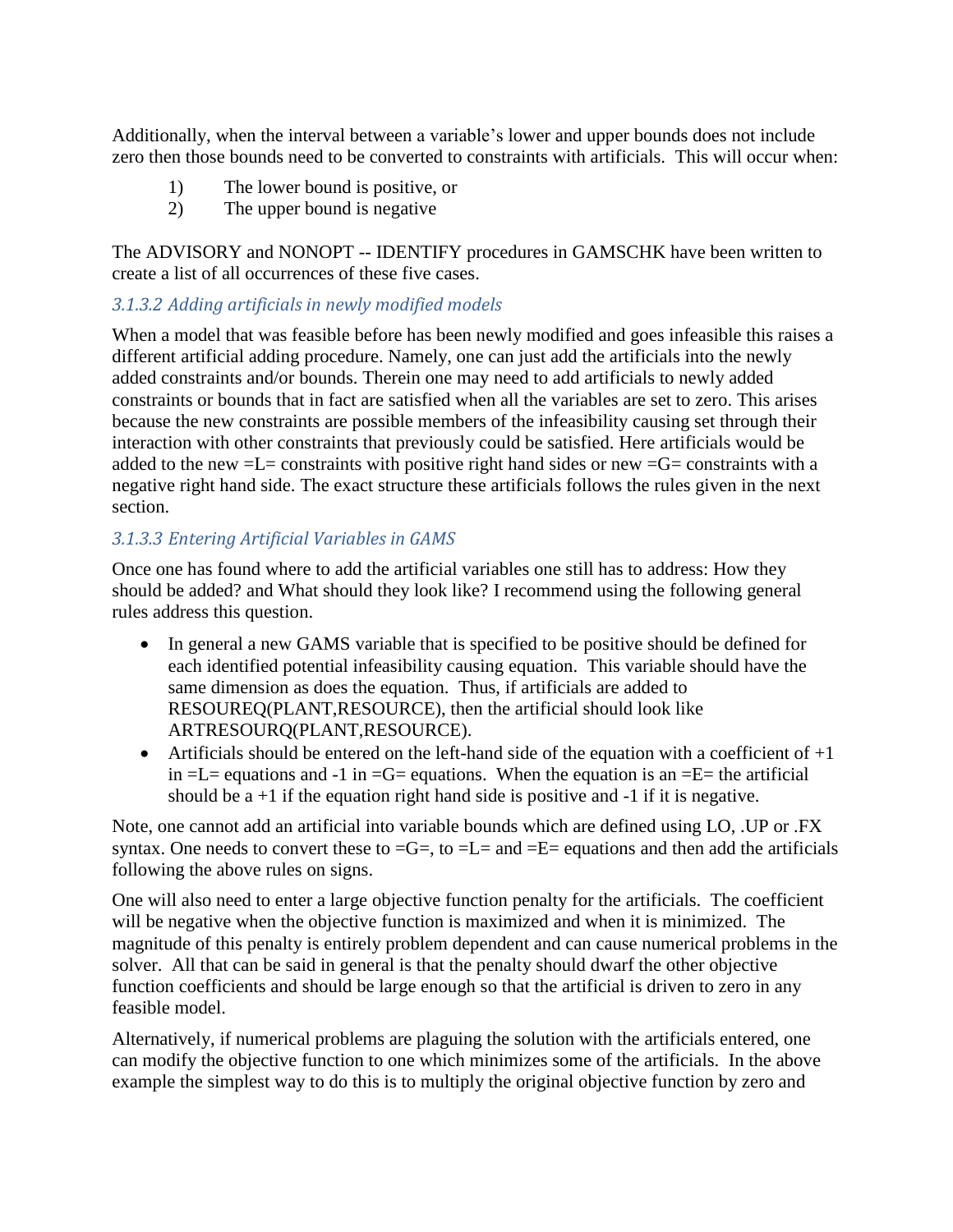convert the penalty on the artificial to something like hundred so that the shadow prices are not extremely small. This means the model becomes

```
variable objmax;
positive variables x1, x2, A
equations obj, r1, r2, r3;
obj.. objmax =e= 0*(50*x1 +50*x2)-100*A ;
r1.. x1 + x2 = L = 50;<br>r2.. 50*x1 + x2 = L = 65;r2.. 50*x1 + x2 = L = 65;r3.. x1 + A = G = 20;model infe /all/;
OPTION LP=BDMLP;
solve infe using lp maximizing objmax;
```
#### And yields a solution

| $***$ *  | OBJECTIVE VALUE |         | $-1870.0000$ |              |            |
|----------|-----------------|---------|--------------|--------------|------------|
|          |                 | LOWER   | LEVEL        | <b>UPPER</b> | MARGINAL   |
| $-- - -$ | EQU obj         | ٠       | ٠            |              | 1.000      |
| ----     | EOU r1          | $-INF$  | 1.300        | 50.000       |            |
| ----     | EQU r2          | $-INF$  | 65.000       | 65.000       | 2.000      |
|          | EQU r3          | 20.000  | 20.000       | $+$ INF      | $-100.000$ |
|          |                 | LOWER   | LEVEL        | <b>UPPER</b> | MARGINAL   |
|          | ---- VAR objmax | $-$ INF | $-1870.000$  | $+$ INF      |            |
| ————     | VAR x1          | ۰       | 1.300        | $+$ INF      |            |
|          | $VAR \times 2$  | ٠       | ٠            | $+$ INF      | $-2.000$   |
|          | VAR A           |         | 18.700       | $+$ INF      |            |
|          |                 |         |              |              |            |

Which again identifies the same infeasibility causing set.

#### *3.1.3.4 How Are Distorted Marginals Identified?*

The next question involves finding the distorted marginals. Under the BIG M method one reviews the output in the GAMS LST file reproduced above looking for marginals that have large absolute values or on our nonzero when working with the case just above where the original objective function was multiplied by zero. However, in models with thousands of variables and equations this information can be widely dispersed and difficult to find. The GAMSCHK procedure NONOPT can do this for you as when run it will automatically list out all items with marginals larger in absolute value than 10 to a filter value that is set through the Gams check option file (MARGFILT) for example adding the following to your code.

```
$onEOLcom
Modelname.optfile=1; //replace red part with the name of your mode)
*write solver option file for gamschk
File opt /gamschk.opt/;
Put opt
$onput
Margfilt 1
$offput
Putclose;
*write gck file telling gamschk what to do
File gck /%system.fn%.gck/;
Put gck
$onput
```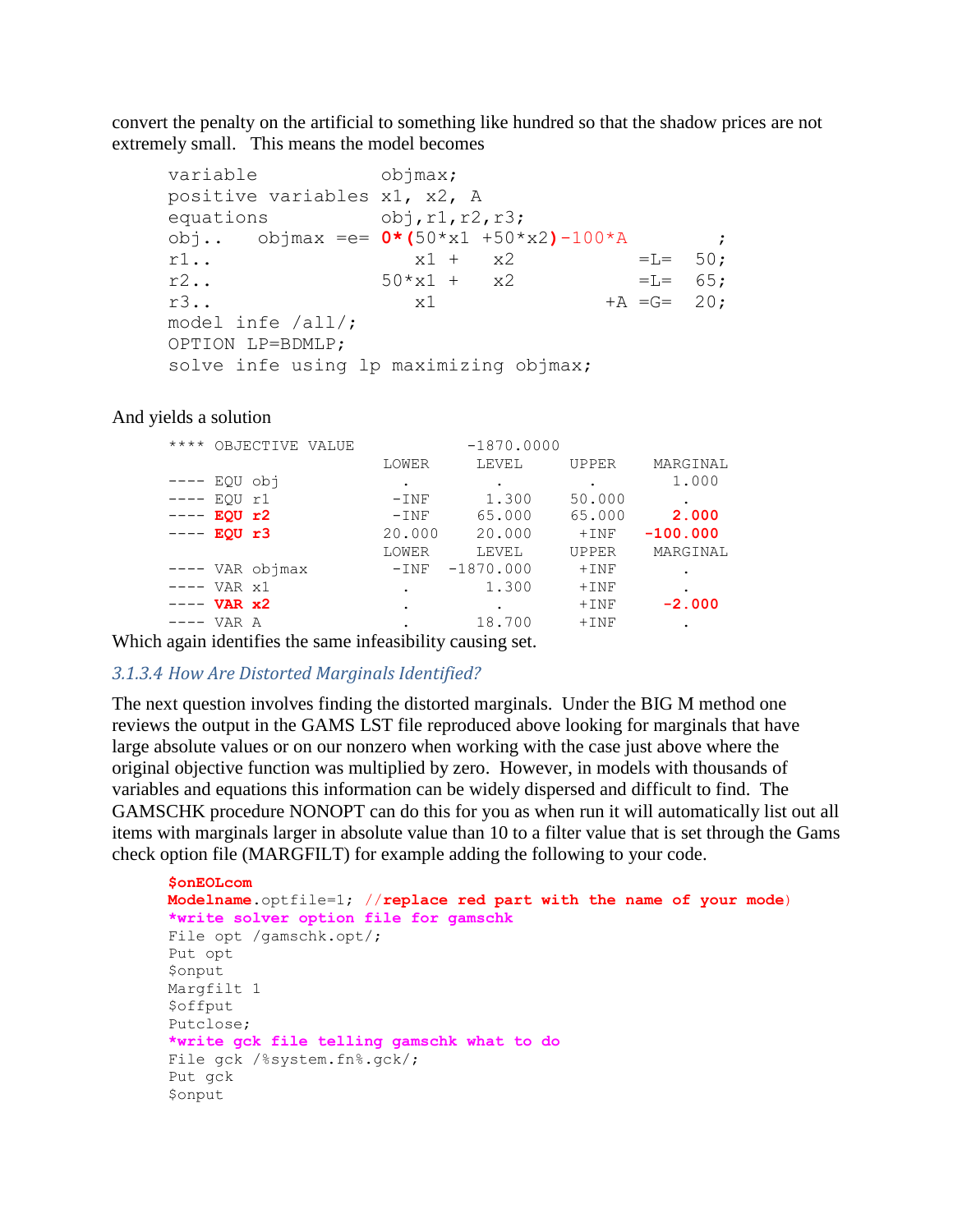```
nonopt
$offput
Putclose;
*invoke gamschk as lp solver
Option LP=GAMSCHK;
```
<span id="page-11-0"></span>3.1.4 Can you find what I did to the model?

If you want to play around with this a little bit here is a challenge. I made a version of the gams model library model Egypt (where I lengthened the abominably short choice of parameter and set names so the model was more easily comprehended). In that model I made a few subtle modifications that caused to be infeasible. I have also added in the needed code to add needed artificials (to get them you need to activate the set global statement in first line in the code) plus I added in stuff to start up gamschk (again needing activation by removing the \* from column one in the line just before the word gamschk appears in the code). As a hint my modifications involve nutrition and land availability.

# <span id="page-11-1"></span>4 Integer and optimality

Another of the top 10 support questions involves solving an integer program and finding an answer that is inferior to a known one. This actually involves a couple of default parameter settings within GAMS that those running the company would really like to change but are hesitant to do so because of backwards compatibility. In particular the default upper bound on all integer variables is 100 and the optimality criteria setting (optcr) is set at 10%. This means if the best integer solution has a numerical value of an integer variable substantially above 100 or that the solution found is within 10% of the true optimum. This is fixed by placing

- new larger upper bounds on the integer variables or setting option intvarup to zero (which eliminates the bounds) and
- adding the statement option opcr=0.00001; or something similar to your code.

# <span id="page-11-2"></span>5 Courses offered

I will be teaching

- Basic to Advanced GAMS class Aug 7, 2017- Aug 11, 2017 (5 days) in the Colorado mountains at Frisco (near Breckenridge). The course spans from Basic topics to an Advanced GAMS class. Details are found at [http://www.gams.com/courses/mccarl\\_combined.pdf](http://www.gams.com/courses/mccarl_combined.pdf)
- Basic GAMS class Aug 7, 2017- Aug 9, 2017 (3 days) in the Colorado mountains at Frisco (near Breckenridge). The course starts assuming no GAMS background. Details are given at [http://www.gams.com/courses/mccarl\\_basic.pdf.](http://www.gams.com/courses/mccarl_basic.pdf)
- Advanced GAMS class Aug 9, 2017- Aug 11, 2017 (3 days) in the Colorado mountains at Frisco (near Breckenridge). The course is for users who have a GAMS background. Details are found at [http://www.gams.com/courses/mccarl\\_advanced.pdf](http://www.gams.com/courses/advanced_2016.pdf) .

Further information and other courses are listed on<http://www.gams.com/courses.htm> . Note I also give custom courses for individual groups a couple of times a year.